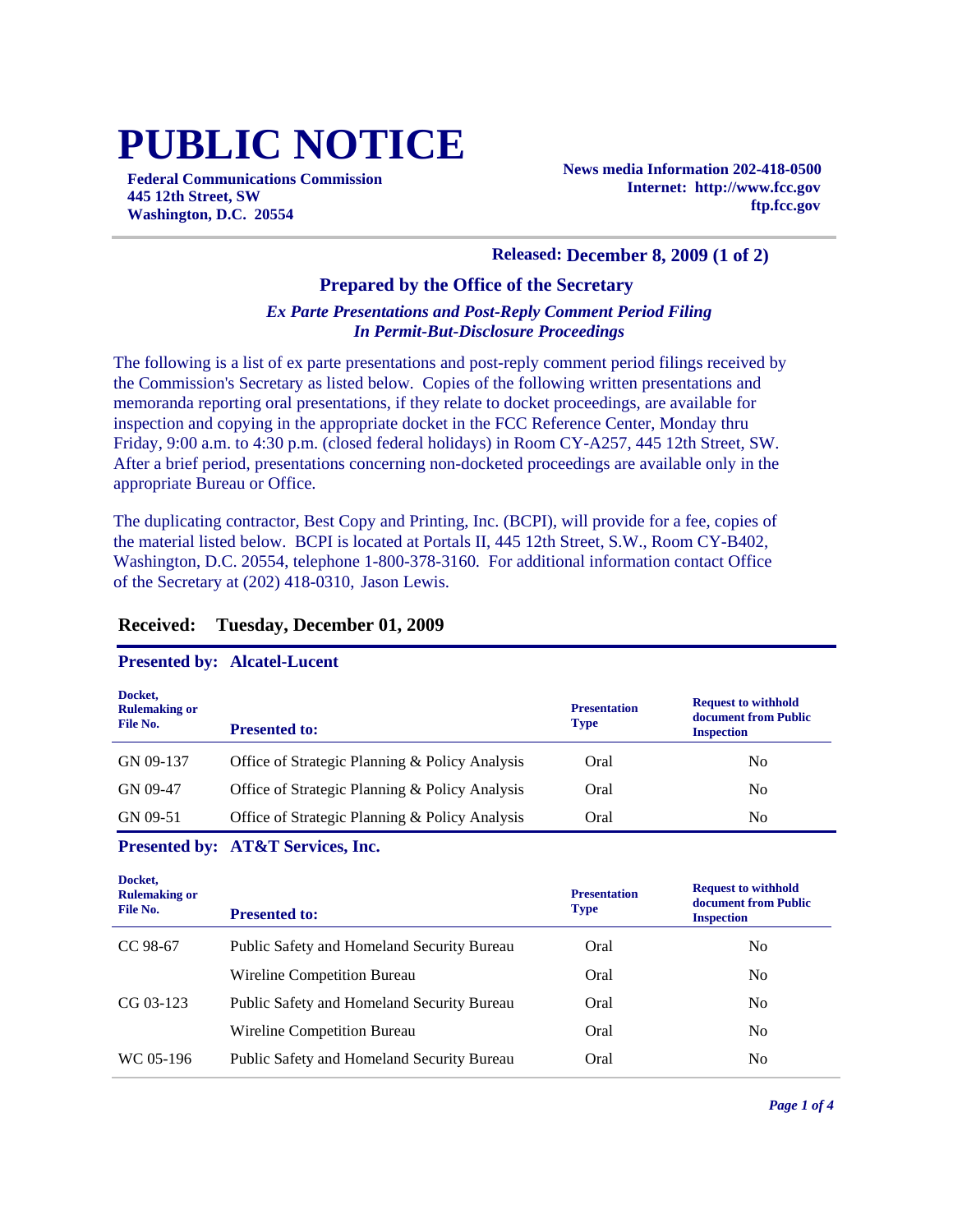| Presented by: Cox Communications, Inc.<br><b>Request to withhold</b><br><b>Presentation</b><br>document from Public<br><b>Type</b><br><b>Presented to:</b><br><b>Inspection</b><br>Office of Strategic Planning & Policy Analysis<br>Oral<br>N <sub>0</sub><br><b>Presented by: CTIA - The Wireless Association</b><br><b>Request to withhold</b><br><b>Presentation</b><br>document from Public<br><b>Type</b><br><b>Presented to:</b><br><b>Inspection</b><br>Office of Commissioner Baker<br>Oral<br>No<br><b>Presented by: EIBASS</b><br><b>Request to withhold</b><br><b>Presentation</b><br>document from Public<br><b>Type</b><br><b>Presented to:</b><br><b>Inspection</b><br>Written<br>Office of the Secretary<br>No<br>Written<br>Office of the Secretary<br>No<br>Written<br>Office of the Secretary<br>No<br><b>Presented by: iBiquity Digital Corporation</b><br><b>Request to withhold</b><br><b>Presentation</b><br>document from Public<br><b>Type</b><br><b>Presented to:</b><br><b>Inspection</b><br>Office of Chairman Genachowski<br>Oral<br>N <sub>0</sub><br>Presented by: Puerto Rico Telephone Company, Inc.<br><b>Request to withhold</b><br><b>Presentation</b><br>document from Public<br><b>Type</b><br><b>Presented to:</b><br><b>Inspection</b><br>Office of General Counsel<br>Oral<br>N <sub>0</sub><br>Oral<br>Wireline Competition Bureau<br>N <sub>0</sub><br>Office of General Counsel<br>Oral<br>N <sub>0</sub><br>Oral<br>Wireline Competition Bureau<br>No<br>Presented by: Sirius XM Satellite Radio, Inc.<br><b>Request to withhold</b><br><b>Presentation</b><br>document from Public<br><b>Type</b><br><b>Presented to:</b><br><b>Inspection</b><br><b>International Bureau</b><br>Oral<br>N <sub>0</sub> | WC 05-196                                   | Wireline Competition Bureau | Oral | N <sub>0</sub> |
|-------------------------------------------------------------------------------------------------------------------------------------------------------------------------------------------------------------------------------------------------------------------------------------------------------------------------------------------------------------------------------------------------------------------------------------------------------------------------------------------------------------------------------------------------------------------------------------------------------------------------------------------------------------------------------------------------------------------------------------------------------------------------------------------------------------------------------------------------------------------------------------------------------------------------------------------------------------------------------------------------------------------------------------------------------------------------------------------------------------------------------------------------------------------------------------------------------------------------------------------------------------------------------------------------------------------------------------------------------------------------------------------------------------------------------------------------------------------------------------------------------------------------------------------------------------------------------------------------------------------------------------------------------------------------------------------------------------------------------------------------------|---------------------------------------------|-----------------------------|------|----------------|
|                                                                                                                                                                                                                                                                                                                                                                                                                                                                                                                                                                                                                                                                                                                                                                                                                                                                                                                                                                                                                                                                                                                                                                                                                                                                                                                                                                                                                                                                                                                                                                                                                                                                                                                                                       |                                             |                             |      |                |
|                                                                                                                                                                                                                                                                                                                                                                                                                                                                                                                                                                                                                                                                                                                                                                                                                                                                                                                                                                                                                                                                                                                                                                                                                                                                                                                                                                                                                                                                                                                                                                                                                                                                                                                                                       | Docket,<br><b>Rulemaking or</b><br>File No. |                             |      |                |
|                                                                                                                                                                                                                                                                                                                                                                                                                                                                                                                                                                                                                                                                                                                                                                                                                                                                                                                                                                                                                                                                                                                                                                                                                                                                                                                                                                                                                                                                                                                                                                                                                                                                                                                                                       | GN 09-51                                    |                             |      |                |
|                                                                                                                                                                                                                                                                                                                                                                                                                                                                                                                                                                                                                                                                                                                                                                                                                                                                                                                                                                                                                                                                                                                                                                                                                                                                                                                                                                                                                                                                                                                                                                                                                                                                                                                                                       |                                             |                             |      |                |
|                                                                                                                                                                                                                                                                                                                                                                                                                                                                                                                                                                                                                                                                                                                                                                                                                                                                                                                                                                                                                                                                                                                                                                                                                                                                                                                                                                                                                                                                                                                                                                                                                                                                                                                                                       | Docket,<br><b>Rulemaking or</b><br>File No. |                             |      |                |
|                                                                                                                                                                                                                                                                                                                                                                                                                                                                                                                                                                                                                                                                                                                                                                                                                                                                                                                                                                                                                                                                                                                                                                                                                                                                                                                                                                                                                                                                                                                                                                                                                                                                                                                                                       | PS 07-287                                   |                             |      |                |
|                                                                                                                                                                                                                                                                                                                                                                                                                                                                                                                                                                                                                                                                                                                                                                                                                                                                                                                                                                                                                                                                                                                                                                                                                                                                                                                                                                                                                                                                                                                                                                                                                                                                                                                                                       |                                             |                             |      |                |
|                                                                                                                                                                                                                                                                                                                                                                                                                                                                                                                                                                                                                                                                                                                                                                                                                                                                                                                                                                                                                                                                                                                                                                                                                                                                                                                                                                                                                                                                                                                                                                                                                                                                                                                                                       | Docket,<br><b>Rulemaking or</b><br>File No. |                             |      |                |
|                                                                                                                                                                                                                                                                                                                                                                                                                                                                                                                                                                                                                                                                                                                                                                                                                                                                                                                                                                                                                                                                                                                                                                                                                                                                                                                                                                                                                                                                                                                                                                                                                                                                                                                                                       | ET 00-258                                   |                             |      |                |
|                                                                                                                                                                                                                                                                                                                                                                                                                                                                                                                                                                                                                                                                                                                                                                                                                                                                                                                                                                                                                                                                                                                                                                                                                                                                                                                                                                                                                                                                                                                                                                                                                                                                                                                                                       | IB 02-364                                   |                             |      |                |
|                                                                                                                                                                                                                                                                                                                                                                                                                                                                                                                                                                                                                                                                                                                                                                                                                                                                                                                                                                                                                                                                                                                                                                                                                                                                                                                                                                                                                                                                                                                                                                                                                                                                                                                                                       | WT 03-66                                    |                             |      |                |
|                                                                                                                                                                                                                                                                                                                                                                                                                                                                                                                                                                                                                                                                                                                                                                                                                                                                                                                                                                                                                                                                                                                                                                                                                                                                                                                                                                                                                                                                                                                                                                                                                                                                                                                                                       |                                             |                             |      |                |
|                                                                                                                                                                                                                                                                                                                                                                                                                                                                                                                                                                                                                                                                                                                                                                                                                                                                                                                                                                                                                                                                                                                                                                                                                                                                                                                                                                                                                                                                                                                                                                                                                                                                                                                                                       | Docket,<br><b>Rulemaking or</b><br>File No. |                             |      |                |
|                                                                                                                                                                                                                                                                                                                                                                                                                                                                                                                                                                                                                                                                                                                                                                                                                                                                                                                                                                                                                                                                                                                                                                                                                                                                                                                                                                                                                                                                                                                                                                                                                                                                                                                                                       | MM 99-325                                   |                             |      |                |
|                                                                                                                                                                                                                                                                                                                                                                                                                                                                                                                                                                                                                                                                                                                                                                                                                                                                                                                                                                                                                                                                                                                                                                                                                                                                                                                                                                                                                                                                                                                                                                                                                                                                                                                                                       |                                             |                             |      |                |
|                                                                                                                                                                                                                                                                                                                                                                                                                                                                                                                                                                                                                                                                                                                                                                                                                                                                                                                                                                                                                                                                                                                                                                                                                                                                                                                                                                                                                                                                                                                                                                                                                                                                                                                                                       | Docket,<br><b>Rulemaking or</b><br>File No. |                             |      |                |
|                                                                                                                                                                                                                                                                                                                                                                                                                                                                                                                                                                                                                                                                                                                                                                                                                                                                                                                                                                                                                                                                                                                                                                                                                                                                                                                                                                                                                                                                                                                                                                                                                                                                                                                                                       | CC 96-45                                    |                             |      |                |
|                                                                                                                                                                                                                                                                                                                                                                                                                                                                                                                                                                                                                                                                                                                                                                                                                                                                                                                                                                                                                                                                                                                                                                                                                                                                                                                                                                                                                                                                                                                                                                                                                                                                                                                                                       |                                             |                             |      |                |
|                                                                                                                                                                                                                                                                                                                                                                                                                                                                                                                                                                                                                                                                                                                                                                                                                                                                                                                                                                                                                                                                                                                                                                                                                                                                                                                                                                                                                                                                                                                                                                                                                                                                                                                                                       | WC 05-337                                   |                             |      |                |
|                                                                                                                                                                                                                                                                                                                                                                                                                                                                                                                                                                                                                                                                                                                                                                                                                                                                                                                                                                                                                                                                                                                                                                                                                                                                                                                                                                                                                                                                                                                                                                                                                                                                                                                                                       |                                             |                             |      |                |
|                                                                                                                                                                                                                                                                                                                                                                                                                                                                                                                                                                                                                                                                                                                                                                                                                                                                                                                                                                                                                                                                                                                                                                                                                                                                                                                                                                                                                                                                                                                                                                                                                                                                                                                                                       |                                             |                             |      |                |
|                                                                                                                                                                                                                                                                                                                                                                                                                                                                                                                                                                                                                                                                                                                                                                                                                                                                                                                                                                                                                                                                                                                                                                                                                                                                                                                                                                                                                                                                                                                                                                                                                                                                                                                                                       | Docket,<br><b>Rulemaking or</b><br>File No. |                             |      |                |
|                                                                                                                                                                                                                                                                                                                                                                                                                                                                                                                                                                                                                                                                                                                                                                                                                                                                                                                                                                                                                                                                                                                                                                                                                                                                                                                                                                                                                                                                                                                                                                                                                                                                                                                                                       | IB 95-91                                    |                             |      |                |